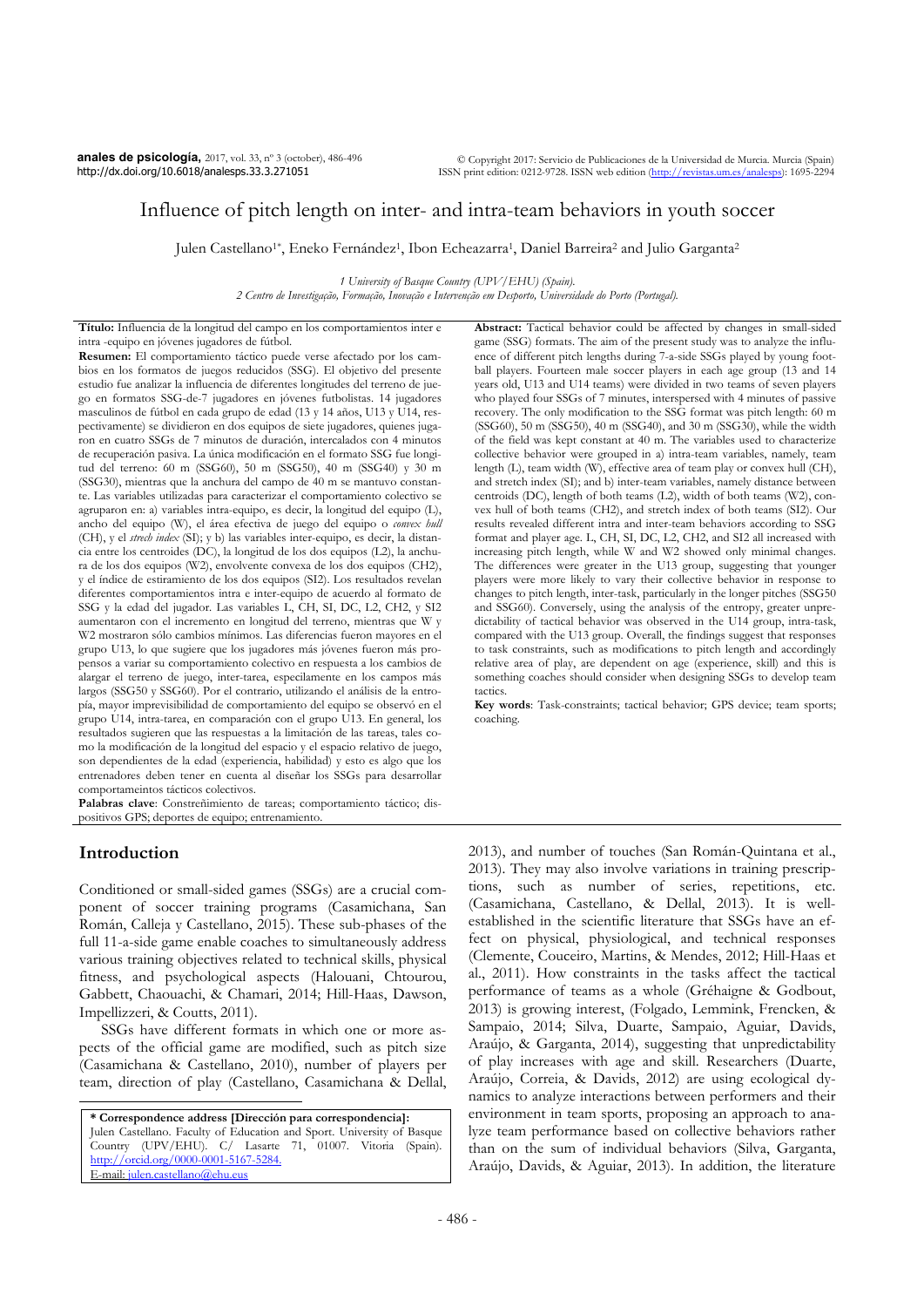describes several useful frameworks for studying intra- and inter-team behavior and dynamics in SSGs (Folgado, Lemmink, Frencken, & Sampaio, 2014; Sampaio & Maçãs, 2012).

Advances in technology and access to global positioning system (GPS) tracking devices have enabled the collection of large volumes of training data (Castellano, Silva, Usabiaga & Barreira, 2016; Travassos, Vilar, Araújo, & McGarry, 2014b) and expanded the possibilities for interpreting team performance in 11-a-side soccer (Memmert, Lemmink, & Sampaio, 2016). Moreover, numerous studies have shown how the use of task constraints in training situations leads to changes in indicators of collective performance. Frencken, Van Der Plaats, Visscher. and Lemmink (2013), for instance, showed how modifications to pitch length and width led to changes in lateral and longitudinal inter-team distances in 4-a-side (4v4) SSGs, while Silva et al. (2014b) found that different numerical relations between competing teams (5v5, 5v4, and 5v3) were associated with variations in inter-individual and intra- and inter-team tactical behaviors. In a study of 5v5 SSGs, Travassos, Gonçalves, Marcelino, Monteiro, and Sampaio (2014a) showed that increasing the number of scoring targets from two to six increased the distance between the geometric centers (centroids) of the teams, producing different spatial relations between opposing players. In another study of the same format, modifications to scoring targets and goalkeepers and the use of outer-floaters led to co-adaptive team changes reflected by variations in spatial dispersion, team shape, and distances between players and direct opponents (Castellano et al., 2016). Finally, although numerous studies have shown that game modifications result in acute improvements (e.g., Sampaio & Maças, 2012) it would be interesting to analyze whether the inclusion of such modifications in suitably designed training programs would result in lasting improvements over time.

Obviously, age, experience, and skills are all important factors to consider when analyzing the effects of SSGs on tactical behavior. Consistent with an ecological dynamics approach (Seifert, Button, & Davids, 2013), use of the same task constraints in training sessions involving players with different levels of expertise could lead to the emergence of different tactical behaviors (Silva et al., 2014 a, b & c). More skilled players tend to form a larger team shape, which could be interpreted as a strategy for creating space (Sampaio & Maçãs, 2012; Silva et al, 2014b). Folgado et al. (2014), using player length per width ratio measurements, showed how the shape of teams varied in different SSGs according to player age and numbers. In a more recent study, Barnabé, Volossovitch, Duarte, Ferreira, and Davids (2016) reported greater synchronization between offensive and defensive surface areas and team width in older players. However, information on the effects of different SSG formats (or task constraints) on tactical behavior is still lacking. It would be interesting to identify task constraints (e.g., changes to absolute playing area) that do not change the effective playing area (Castellano et al., 2013), i.e., the area of play covering by the field-players, in order to help coaches recreate training conditions as similar as possible to competition situations when this it is priority.

Apart from understanding how modifications to task constraints trigger changes in collective behavior, coaches might also benefit from learning how these behaviors fluctuate during the application of the constraints. Silva et al (2014b), for example, found fewer variations in the performance of younger, less expert players, suggesting that unpredictability of play increases with age and skill. Unpredictability of individual and tactical behavior could thus serve as a measure of expertise or improvement over time or as a talent spotting tool.

In an attempt to add to the limited body of empirical research on the effects of different constraints applied in SSGs and their influence on player relationships, we sought to analyze team tactical patterns that emerge in response to changes in pitch length. The specific aim of the study was to investigate age-related responses in under-13 (U13) and U14 soccer players during SSGs in which the only variable modified was pitch length. Our findings could help coaches to better understand and shape tactics in teams of different ages and skill levels through simple task manipulations.

#### **Methods**

#### **Participants**

The participants were twenty-eight U13 and U14 boys from a grassroots soccer academy competing in the second division of the Spanish National League. There were fourteen U13 players (mean  $\pm$  *SD*, age: 13.5  $\pm$  0.3 years, height: 157.1  $\pm$  9.6 cm, body mass: 45.3  $\pm$  6.2 kg, maximal velocity [ $V_{\text{max}}$ ]: 24.6  $\pm$  1.3 Km h<sup>-1</sup>) and fourteen U14 players (mean  $\pm$  *SD*, age: 14.3  $\pm$  0.3 years, height: 171.3  $\pm$  6.7 cm, body mass: 58.8  $\pm$  6.8 kg, V<sub>max</sub>: 28.6  $\pm$  1.1 Km h<sup>-1</sup>). They had been training at the same club and competing for an average of three years before the study. They trained for 90 minutes three times a week and played a weekly 90-minute 11-a-side football match.

The players were all informed about the objectives, requirements, and potential benefits and risks of the study. Informed consent authorizing participation was obtained from all players and their parents. All procedures complied with the principles of the Declaration of Helsinki and were approved by the ethics committee at the University of the Basque Country.

#### **Intra- and inter-team variables**

Intra-team behaviors were studied by analyzing team dispersion measurements, namely, team width (W), team length (L), convex hull (CH), and stretch index (SI). W was defined as the distance between the two players furthest apart across the width of the pitch, while L was defined as the distance between the two players furthest apart along the length of the pitch (Lemmink, Delleman, & Visscher, 2011).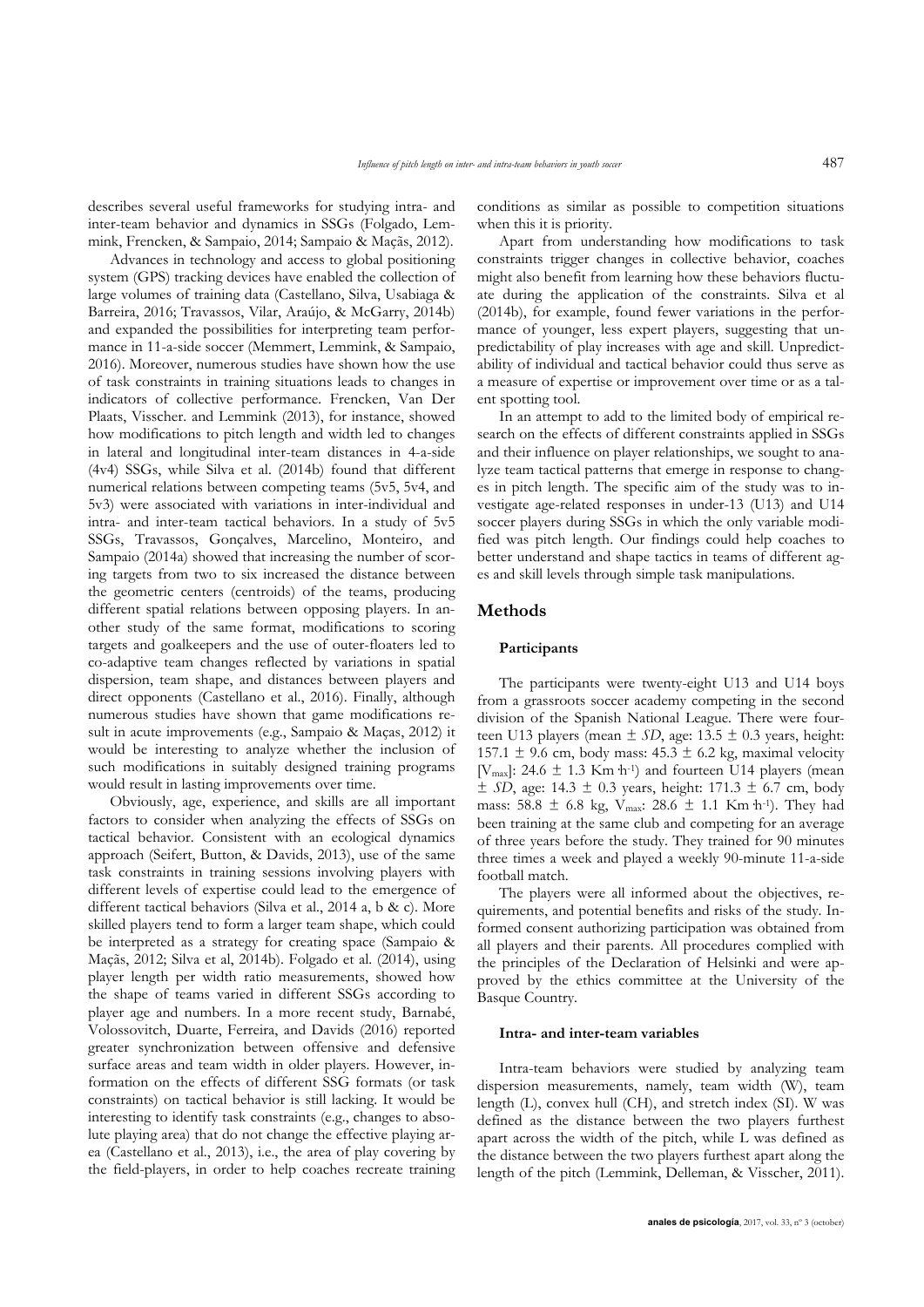The effective playing area was represented by the CH formed by the positions of the players in each team (Moura et al., 2013). SI was calculated as the mean distance between each player and the centroid of their team, which was calculated as the average position of all outfield players on the team. Inter-team interactions were assessed by measuring a) the distance between the centroids of the two teams (DC), b) the length of the two teams (L2), c) the width of the two teams (W2), d) the convex hull of the two teams (CH2) and e) the stretch index of the two teams (SI2). DC was calculated as the mean distance between the teams' centroids, W2 as the furthest distance between any two players across the width of the pitch (i.e., regardless of the team to which they belonged), and L2 as the furthest distance between any two players along the length of the pitch. The following variables were used to calculate player dispersion: 1) effective playing area of both teams combined (CH2), calculated as the CH formed by all 12 field players, and 2) SI2, calculated as the mean distance from each of the 12 players to a single centroid for the two teams.

## **Small-sided games**

The participants all played four 7v7 SSGs in which the only variation was pitch length. The four lengths used were 60 m (SSG60), 50 m (SSG50), 40 m (SSG40), and 30 m (SSG30), which, with a pitch width of 40 m in all cases, corresponded to an absolute pitch size of  $2400 \text{ m}^2$ ,  $2000 \text{ m}^2$ , 1600 m2, and 1200 m2, respectively, and a relative space per field-player of 200 m<sup>2</sup>, 167 m<sup>2</sup>, 133 m<sup>2</sup>, and 100 m<sup>2</sup>. Each team was composed of six outfield players and one goalkeeper (Gk+6:6+Gk). The aim of the SSGs was simply to score more goals than the other team using two 7-a-side targets  $(6 * 2 m, width * height)$ . All the games were played on the same artificial grass pitch. Each SSG lasted 7 minutes and the games were separated by 4 minutes of passive recovery.

### **Procedures**

The SGGs were played in two separate sessions (U13 and U14), each preceded by a standard 15-minute warm-up. In order to minimize potential imbalances between teams and ensure maximum equivalence, two players from the same position switched teams after each game. Both teams played with the same formation: one goalkeeper, three defenders, two midfielders, and one forward (1-3-2-1). The standard rules of 11-a-side football were applied, also offside rule.

The players were familiarized with the different SSG formats. They did not take part in any intense physical activity in the 48 hours prior to the games. The order of games was established randomly. Each SSG lasted 7 minutes and was followed by a rest period of 4 minutes during which players were allowed to drink fluids *at libitum*. All the players were advised to maintain their normal diet, with special emphasis placed on a high intake of water and carbohydrates. Several balls were distributed around the edge of the pitch to maximize effective playing time (Casamichana et al., 2010).

The players' positions were recorded using portable GPS devices operating at a sampling frequency of 10 Hz (MinimaxX S4, Catapult Innovations). The technology used to collect the GPS data has been previously validated and shown to be reliable for monitoring soccer players (Castellano, Casamichana, Calleja, San Román & Ostojic, 2011; Castellano et al., 2016). The GPS had good satellite connectivity (mean  $\pm$  *SD* number of connected satellites during games:  $9.3 \pm 0.4$ .

The performance area used for all the SSG formats was calibrated with the coordinates of 10 GPS devices positioned in each corner of the largest pitch (SSG60) for approximately 5 minutes. The absolute coordinates of each corner were calculated as the median of the recorded time series, providing measurements that were robust to the typical fluctuations of GPS signals. Longitudinal and latitudinal (spherical) coordinates were converted to Euclidean (planar) coordinates.

#### **Statistical analysis**

Data are presented as means ± *SD* (or pooled *SD* when necessary). Data were analyzed for practical significance using magnitude-based inferences (Hopkins et al., 2009). Between-group effect sizes with 95% confidence intervals were calculated using pooled *SDs*. Threshold values for Cohen effect sizes (Cohen, 1998) were set at  $\leq 0.2$  (trivial), 0.2–0.6 (small), 0.6–1.2 (moderate), 1.2–2.0 (large), and 2.0–4.0 (very large). Statistical significance was set at  $p < .05$ . Approximate entropy (ApEn) measures (Silva, Duarte, Esteves, Travassos, & Vilar, 2016) were used to assess unpredictability of L2-, W2-, CH-, and DC-related behaviors during the four SSGs (Duarte et al., 2013). To strengthen the consistency of the entropy values (Silva et al. 2016), the *m* and *r* parameters were set at 2, 3, and 4, and 0.1, 0.2, and 0.3, respectively. *N* was set at 4200 data points (i.e., the length of compound positional variables in the time series corresponding to each 7 minutes, 7 min \* 60 sec \* 10 frames, of play analyzed per SSG). A decrease in entropy reflects a decrease on unpredictability because the minimum quantity of information needed to describe the system was also reduced. Thus, the system behaviour becomes more predictable, presenting less variability (Silva et al., 2016). Data analysis was performed using SPSS version 22.0 for Windows, (SPSS Inc., Chicago, IL, USA) and *Excel* sheets for *Windows* 7.

## **Results**

Results are presented as mean ± *SD* for W, L, CH, and SI for the four SSG formats and teams (U13 and U14). W values were higher than L values in all formats except SSG60 in the U13 category. The values for all the other variables were higher for U13 than U14 players in all four SSG formats.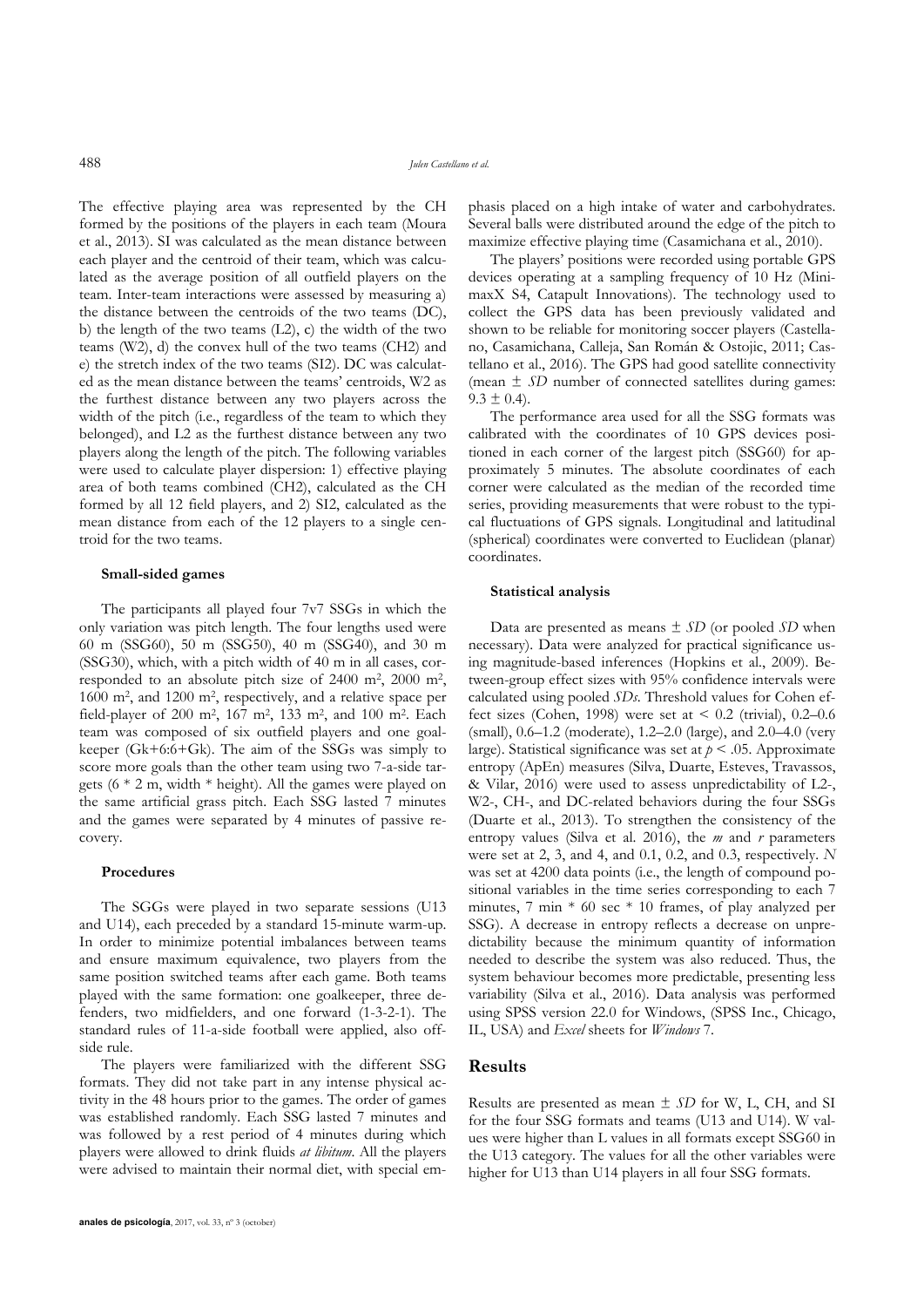Figure 2 (U13) and Figure 3 (U14) show the standardized mean differences and confidence intervals for L, W, CH, SI, and DC for the four SSG formats. As can be seen, a reduction in pitch length was accompanied in a reduction in all variables in both age categories. It is noteworthy that although the effects for W were trivial or inexistent, the differences for the rest of the variables were meaningful, with small to moderate effect sizes observed in most cases. Finally, the differences were more pronounced for U13 than for U14.

Figure 4 shows a comparison of the above results for the U13 and U14 teams. As mentioned above, no significant differences were found for W, but the effect of the increase in pitch length on all the other variables was more pronounced in the younger team.

Table 1 shows the results for L2, W2, CH2, and SI2 together with the effect size (*Cohen's d*) comparing the U13 and U14 groups. W2 varied very little between the four SSG formats in both age groups. The differences between the groups increased with increasing pitch length for L2, CH2, and SI2, but remained similar for W2.

Finally, Figure 5 shows the mean results for the distribution of the three *r* values (0.1, 0.2, and 0.3) and the three *m*  values (2, 3, and 4), graphically depicting the different levels of complexity of the inter-teams' collective behavior in terms of L2, W2, CH2, and SI2 during the four SSGs. Almost in all small-sided games (with exception of the SSG30) the entropy values of the variables were higher in U14 with respect to U13.



**Figure 1.** Mean  $\pm$  *SD* team width, team length, distance between centroids, convex hull, and stretch index for under 13 (U13) and U14 players using four 7v7 small-sided game (SSG) formats in which the pitch length was varied from 30 m (SSG30) to 60 m (SSG60).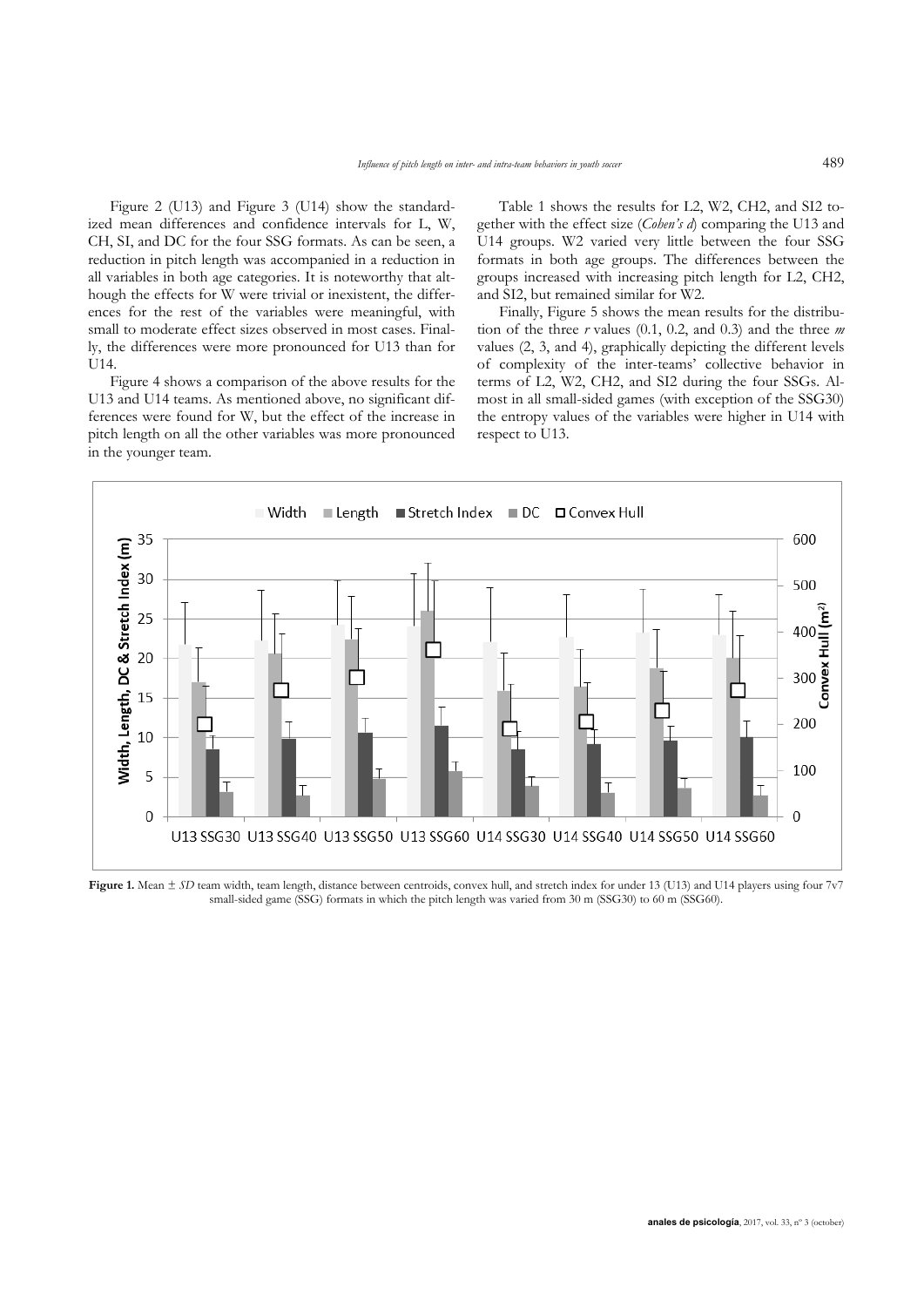490 *Julen Castellano et al.* 



Figure 2. Standardized mean differences and confidence intervals for team length, team width, convex hull, stretch index, and distance between centroids for U13 players using four SSG formats in which pitch length was increased from 30 m (SSG30) to 60 m (SSG60).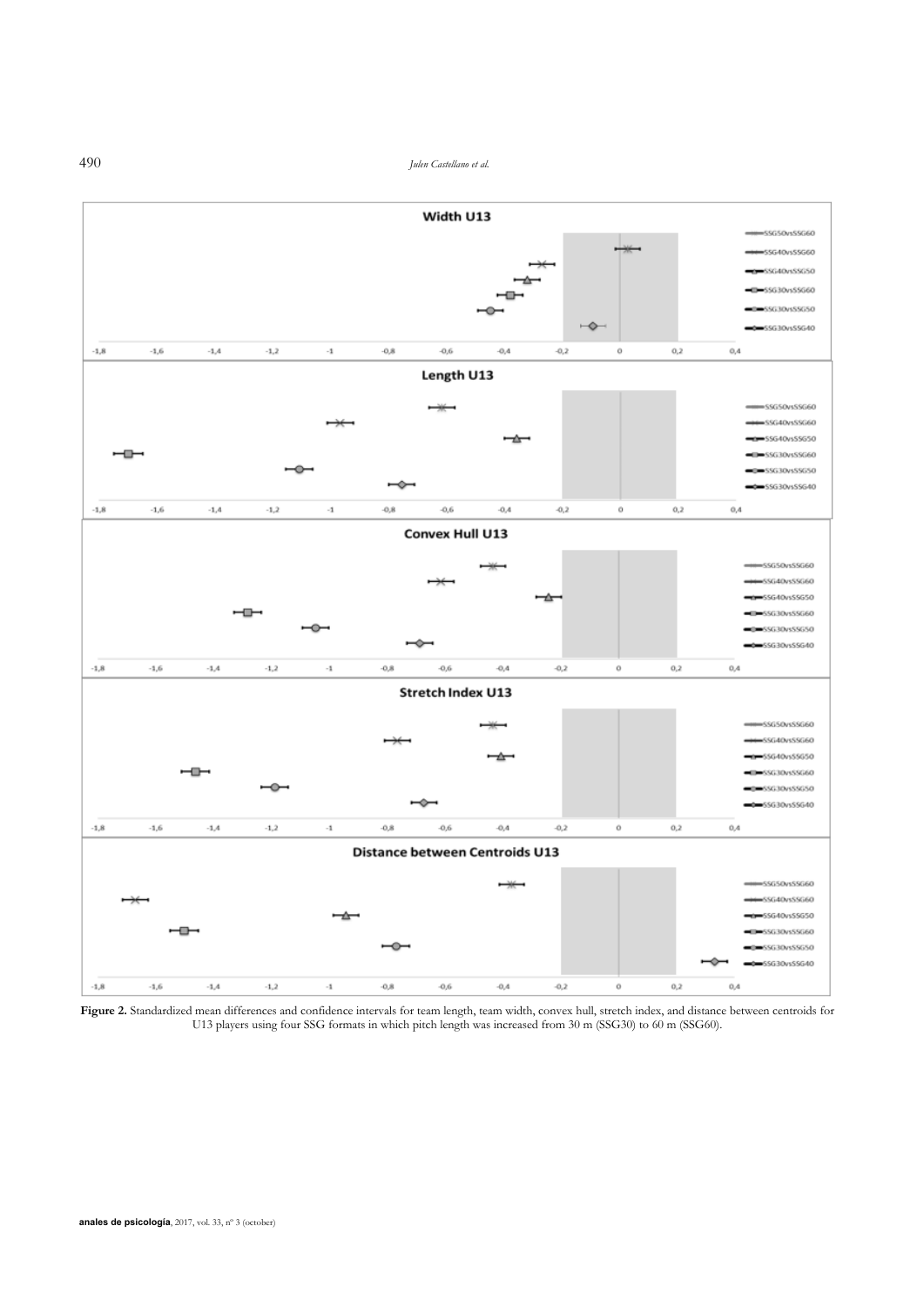

**Figure 3.** Standardized mean differences and confidence intervals for team length, width, convex hull, stretch index, and distance between centroids for U14 players using four SSG formats in which pitch was increased from 30 m (SSG30) to 60 m (SSG60).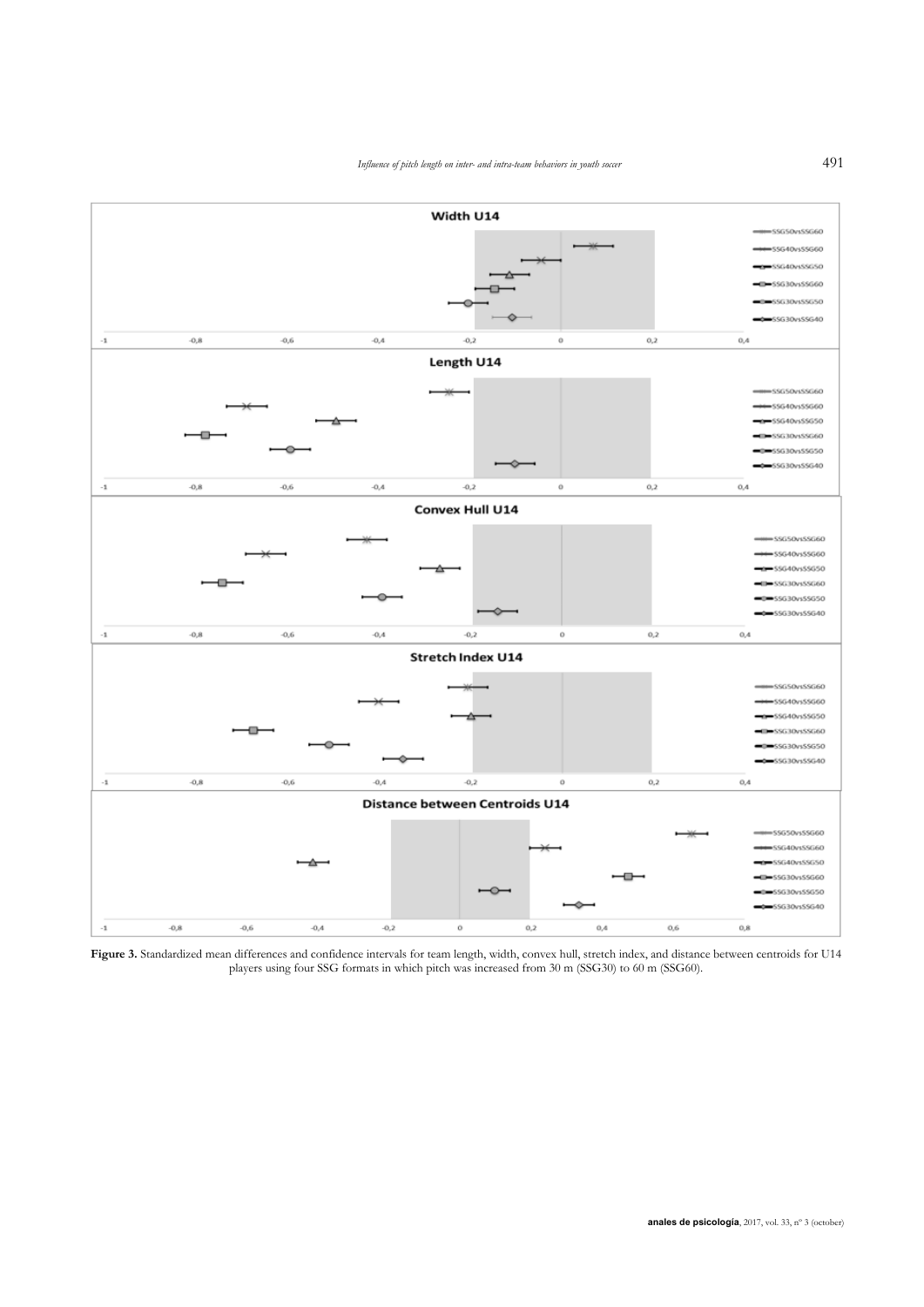492 *Julen Castellano et al.* 



Figure 4. Standardized mean differences and confidence intervals for team length, team width, convex hull, stretch index, and distance between centroids for U13 players versus U14 players using four SSG formats in which the pitch length was increased from 30 m (SSG30) to 60 m (SSG60).

**anales de psicología**, 2017, vol. 33, nº 3 (october)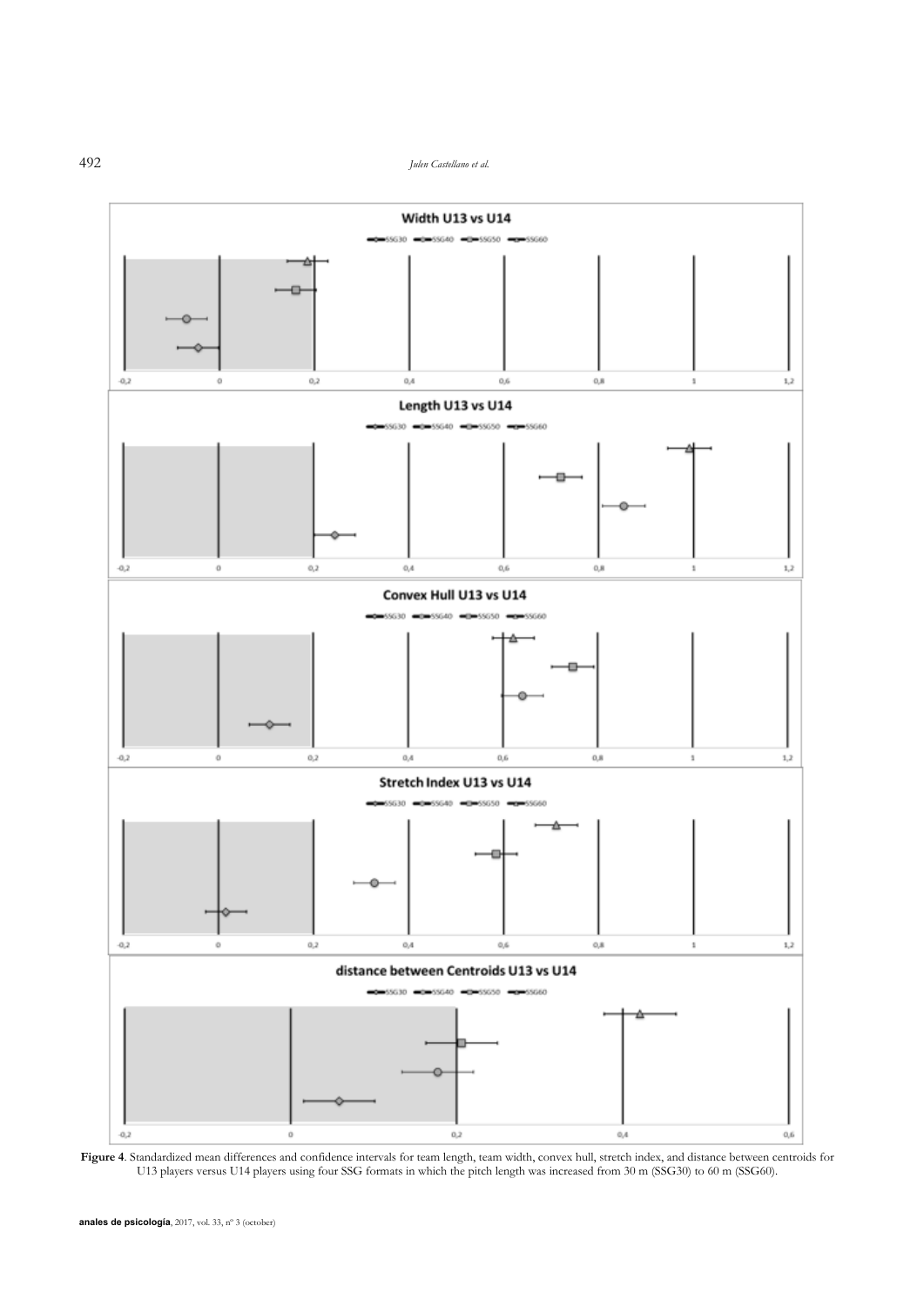|       |           | W2(m)    |      | L2(m) |      | CH2(m <sup>2</sup> ) |       | SI2(m)   |      |
|-------|-----------|----------|------|-------|------|----------------------|-------|----------|------|
| SSG   |           | U13      | U14  | U13   | U14  | U13                  | U14   | U13      | U14  |
|       | Mean      | 25.3     | 26.6 | 21.5  | 20.5 | 314,4                | 320,2 | 8,7      | 8,9  |
| SSG30 | SD        | 4.8      | 6.7  | 3.9   | 3.8  | 81,3                 | 98,8  | 1,2      | 1,5  |
|       | Cohen's d | $-0.214$ |      | 0.260 |      | $-0.065$             |       | $-0.186$ |      |
|       | Mean      | 26.3     | 26.7 | 24.9  | 20.5 | 414,5                | 327,1 | 9,9      | 9,4  |
| SSG40 | SD        | 5.4      | 4.1  | 4.9   | 4.6  | 124,2                | 81,6  | 1,5      | 1,2  |
|       | Cohen's d | $-0.083$ |      | 0.920 |      | 0.831                |       | 0.422    |      |
|       | Mean      | 28.2     | 26.9 | 27.3  | 22.3 | 486,5                | 351,2 | 10,9     | 9,8  |
| SSG50 | SD        | 4.9      | 5.3  | 4.5   | 4.5  | 107,1                | 103,6 | 1,2      | 1,5  |
|       | Cohen's d | 0.245    |      | 1.097 |      | 1.284                |       | 0.808    |      |
|       | Mean      | 28.8     | 26.3 | 32.3  | 23.4 | 580,5                | 398,8 | 11,7     | 10,1 |
| SSG60 | SD        | 6.4      | 4.5  | 6.3   | 5.1  | 186,2                | 132,5 | 1,8      | 1,7  |
|       | Cohen's d | 0.457    |      | 1.540 |      | 1.124                |       | 0.930    |      |

**Table 1.** Mean ± *SD* L2, W2, CH2, and SI2 and effect size (*Cohen's d*) between U13 and U14 teams for each variable and condition.

*Note*: L2 is maximum length of the two teams; W2, maximum width of the two teams, CH2, convex hull of the two teams, and SI2 stretch index of the two teams. SSG30/40/50/60 refers to small-sided games with a pitch length of 30/40/50/60 m.



Figure 5. Distribution of approximate entropy values corresponding to the four collective behaviors related to team length (L2), team width (W2), convex hull (CH2), and stretch index (S12) for the U13 and U14 teams in the four small-sided games (SSGs), where the number following SSG refers to the pitch length in meters.

# **Discussion**

This study examined the effects of changes to pitch length on the collective tactical behaviors of U13 and U14 players in 7v7 SSGs. Our findings largely show that the teams coadapted differently according to pitch length (the task constraint applied) and also reveal differences between U13 and U14 players, with the older players exhibiting more stable behavior. A better understanding of positional variables could lead to their use as reliable performance and development indicators to help coaches design pertinent tasks and training drills.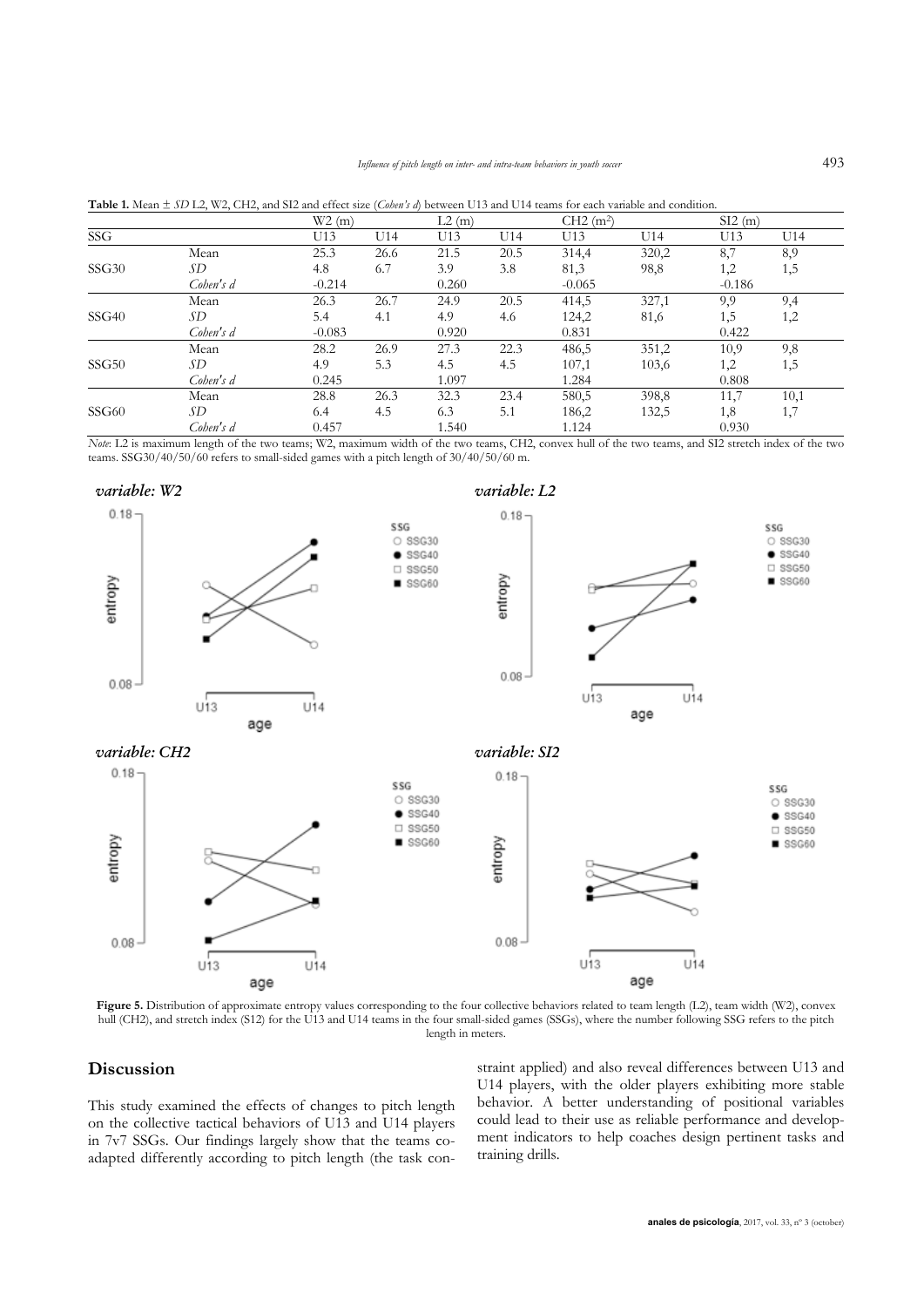It is not easy to compare our results with those of other studies due to differences in pitch size, number of players (e.g., 3v3 and 4v4 in Folgado et al., 2014), and/or the ages (or expertise) of the players analyzed (e.g. amateur adults in Castellano et al., 2016 and Frencken et al., 2013; U16, U17, and U19 players in Barnabé et al., 2016; and, U17 and U19 players in Olthof, Frencken, & Lemmink, 2015). In general, however, our findings support previous reports of different co-adaptation patterns in response to different task constraints, such as number of players (Silva et al., 2014c), pitch size (Silva et al., 2014b), type and number of goal targets (Travassos et al., 2014a), and presence/absence of floaters (Castellano et al., 2016). We found that L, CH, and SI all increased with increasing pitch length in both U13 and U14 teams. DC was also larger in games played on a longer pitch, supporting reports by Frencken et al. (2013).

The U13 and U14 teams analyzed in our study occupied approximately 55% of the available playing width in SSG60 (approximately 22 of 40 m), contrasting with an approximate figure of 65% (approximately 45 of 70 m) reported for professional 11-a-side football (Castellano et al., 2013). Coinciding with usage patterns in 11-a-side soccer (Castellano et al., 2013), the teams made greater use of the width of the pitch than its length in all formats except SSG60 in the U13 category. The only similar finding reported by Folgado et al. (2014) in this respect was for a 3v3 SSG played on a  $30 * 20$ m pitch by U13 players, where the length per width ratio was less than 1.

The effects of modifications to pitch length on interteam variables (W2, L2, CH2, and S12) were similar to those observed for the intra-team variables. With the exception of W2, which changed only marginally when pitch size was increased, all the variables increased with greater pitch length. On analyzing the distance between the two furthest-apart players on the pitch (L2), we found that only the U14 team playing on the longest pitch (SSG60) used a similar relative pitch length to that used by professional 11-a-side players (39% [23 of 60 m] vs. 37% [39 of 105 m]) (Castellano et al., 2013). For the rest of the SSGs, the relative length was greater in both the U13 group (54%-72%) and the U14 group (39%-69%). When the length of the pitch was doubled from 30 to 60 m, the distance between defences (L2) increased by approximately 34% in the case of U13 players (from 22 to 32 m) but by just  $\approx$  13% in the case of U14 players (from 21 to 23).

An interesting finding to emerge from our study is that the increases in pitch length had a different impact on all variables except W in the two age groups. Contrasting with reports by Olthof et al. (2015), use of width was similar in both age categories and varied only minimally between the four SSG formats. Our results also suggest that U13 players were more affected by changes in pitch length than the more experienced U14 players, who displayed more regular behavioral patterns across the formats. As can be seen in Figure 3, the size of the positive effect of increasing pitch length on L, CH, and SI shows greater differences between U13 than

**anales de psicología**, 2017, vol. 33, nº 3 (october)

U14 players, suggesting, as in Barnabé et al. (2016), that older players display more stable co-adaptive behaviors in response to changing conditions. For instance, although the effective playing area used by the U14 players (CH) increased with pitch length, the relative playing area (i.e., the percentage used in relation to the full length of the pitch) actually decreased (from 16% in SSG30 to 11% in SSG60). This did not occur, however, in the U13 category, where the relative values were very similar (17% in SSG30 vs. 15% in SSG60). The situation observed for SI was similar, as the relative change was also more pronounced in the U13 group, suggesting again that younger players show more variable collective behavior when exposed to changes in game conditions.

A similar trend was observed for the inter-team interaction variables (L2, CH2, and S12). The increasing positive effect sizes observed also reflect less stable behavior in the younger players across the SSG formats, with relative values of 26% and 24% for SSG30 and SSG60 in the U13 category compared with 27% and 17% in the U14 category. However, when the behavior of the teams was studied by ApEn, i.e., from the perspective of the unpredictability of behavior related to each of the measures (Figure 5), the findings were quite the opposite. In other words, the behavior of the U14 team was more unpredictable than that of the U13 team. These results coincide with previous findings by Silva et al. (2014b), who found that the distance between rival players was more unpredictable in more expert teams. We found a similar tendency in our study for spatial variables. L2 and W2, for instance, were higher for U14 than U13 players in all SSG formats except SSG30, indicating that younger players are more predictable. Although challenging, the quantification of the unpredictability of play associated with different task constraints and age, has promising applications in numerous areas, such as the evaluation of individual and team performances or talent identification and development.

The findings of this study should be interpreted with caution as interacting individual factors (madurity, physical fitness, etc.) and task constraints could result in different coadaptive behaviors. The interpretability of our findings is also limited by the fact that we studied just one SSG format with four pitch lengths and two teams. More research is needed to gain a deeper understanding of tactical behavior during game situations and to evaluate the potential generalizability of our findings. The application of additional task constraints in more different age groups could improve our understanding of age-dependent emergent behaviors and help in the design of learning tasks designed to improve tactical performance.

In summary, this study has shown that teams naturally change their spatial dispersion (L and W), use of effective playing area (CH), and distances between centroids in response to changes in pitch length. The strategies adopted reveal different co-adaptation patterns according to length and age. Our results also identified meaningful collective behaviors that suggest that changes to pitch size 1) increase in-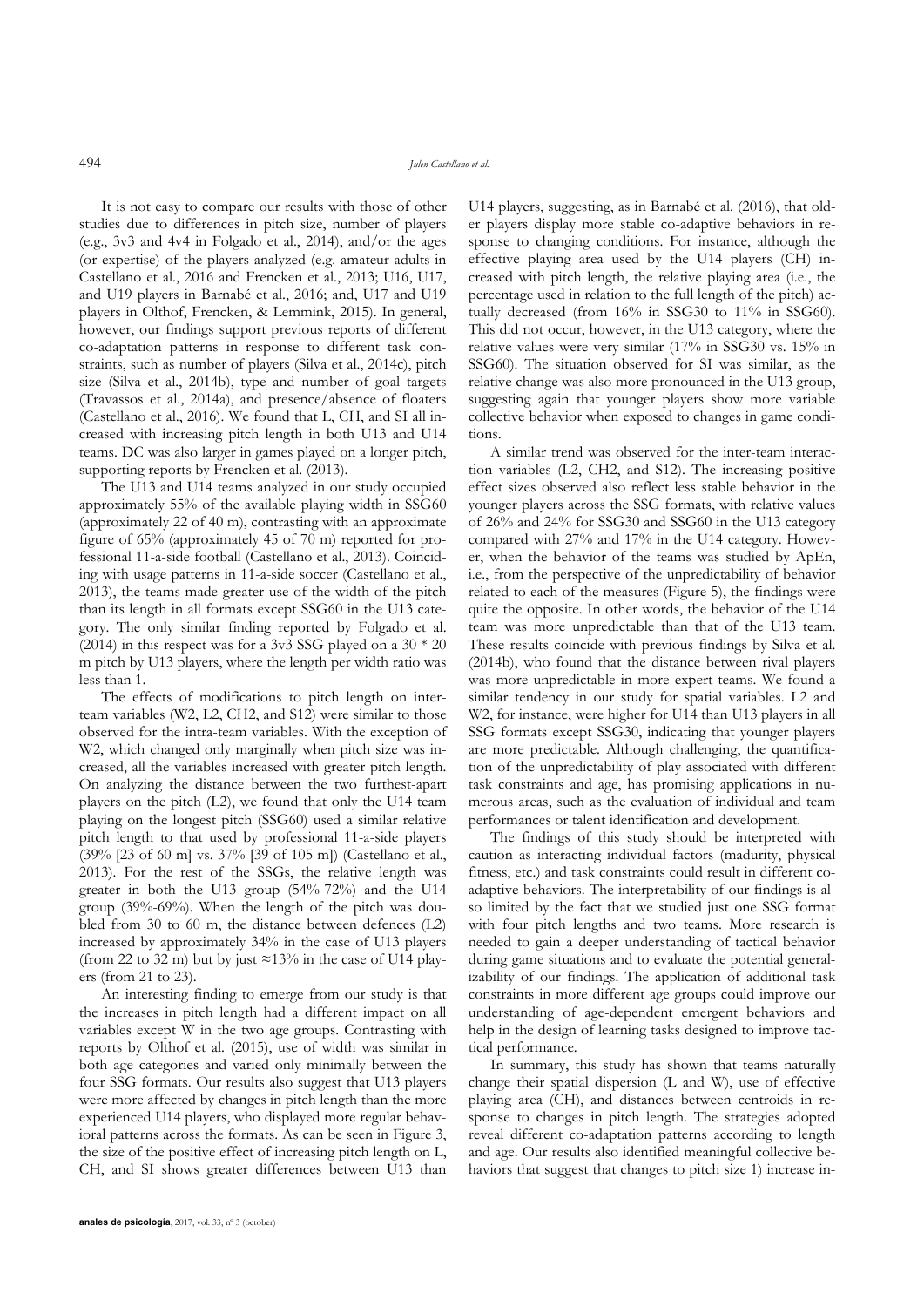tra-team distances and 2) have a smaller effect on older, more experienced players, although 3) these respond to changes in a less predictable way, that is, older players make the teams more adaptable, and thus, more variable, less predictable to new situations.

## **Conclusion**

The message for coaches is that they can vary simple factors such as pitch size to explore the flexibility of collective tactical behavior and identify desirable co-adaptations. Our results also suggest that coaches can extend the length of the playing area to encourage a greater use of space by the team as a whole, although they should bear in mind that such changes have different effects on players of different ages and with different skill levels. One possible consideration is that U13 players might not be prepared to play effectively on pitches with a large area per player (>200 m2/player). Regardless of our small sample size and limited depth of analy-

### **References**

- Barnabé, L., Volossovitch, A., Duarte, R., Ferreira, A. P., & Davids, K. (2016). Age-related effects of practice experience on collective behaviours of football players in small-sided games. *Human Mov Sci, 48*, 74– 81.
- Casamichana, D. & Castellano, J. (2010). Time–motion, heart rate, perceptual and motor behaviour demands in small-sides soccer games: Effects of pitch size. *J Sports Sci,* 28(14), 1615-1623.
- Casamichana, D., Castellano, J., & Dellal, A. (2013). Influence of different training regimes on physical and physiological demands during smallsided soccer games: continuous vs. intermittent format. *I Strength Cond Res, 27*(3), 690–697.
- Casamichana, D., San Román, J., Calleja, J., & Castellano, J., (2015). *Los juegos reducidos en el entrenamiento del fútbol*. Barcelona: Futbol De Libro.
- Castellano, J., Álvarez-Pastor, D., & Blanco-Villaseñor, A. (2013). Analyzing the space for interaction in soccer. *R Psi Deporte*, *22*(2), 437-446.
- Castellano, J., Casamichana, D., Calleja, J., San Román, J., & Ostojic, S. M. (2011). Reliability and accuracy of 10 Hz GPS devices for short-distance exercise. *J Sports Sci Med*, 10: 233-234.
- Castellano, J., Casamichana, D., & Dellal, A. (2013). Influence of game format and number of players on heart rate responses and physical demands in small-sided soccer games. *J Strength Cond Res, 27*(5): 1295- 1303.
- Castellano, J., Silva, P., Usabiaga, O., & Barreira, D. (2016). The influence of scoring targets and outer-floaters on attacking and defending team dispersion, shape and creation of space during small-sided soccer games. *J human kinetics, 51*(2), 153-163.
- Clemente, F. M., Couceiro, M. S., Martins, F. M. L. & Mendes, R. S. (2012). The usefulness of small-sided games on soccer training. *J Phy Educ Sport*, 12(1): 93-102.
- Cohen J. (1988). *Statistical power analysis for the behavioral sciences.* Lawrence Erlbaum Associates, Hill*SD*ale, NJ.
- Duarte, R., Araújo, D., Correia, V., & Davids, K. (2012). Sports Teams as Superorganisms. *Sports Med*, *42*(8): 633-642
- Duarte, R., Araújo, D., Folgado, H., Esteves, P., Marques, P., & Davids, K. (2013). Capturing complex, non-linear team behaviours during competitive football performance, *J Sys Sci Complex, 26*, 62-72.
- Folgado, H., Lemmink, K., Frencken, W., & Sampaio, J. (2014). Length, width and centroid distance as measures of teams tactical performance in youth football. *Eur J Sports Sci*, *14*(1), 487-492.
- Frencken, W., Lemmink, K., Delleman, N., & Visscher, C. (2011). Oscillations of centroid position and surface area of soccer teams in small-sided games. *Eur J Sports Sci, 11*(4), 215-223.

sis, our preliminary findings should encourage practitioners to use SSGs to stimulate specific co-adaptive behaviors.

The use of specific, yet, effective training tasks is important, as it not only improves individual performance, but will also help teams to collectively learn to adapt their behaviors to resolve increasingly complex problems.

**Acknowledgements.-** We gratefully acknowledge the support of both Spanish government projects: Avances metodológicos y tecnológicos en el estudio observacional del comportamiento deportivo(Secretaría de Estado de Investigación, Desarrollo e Innovación del Ministerio de Economía y Competitividad) during the period 2015-2017 [Grant PSI2015-71947-REDT; MINECO/FEDER, UE], and La actividad física y el deporte como potenciadores del estilo de vida saludable: Evaluación del comportamiento deportivo deSDe metodologías no intrusivas (Secretaría de Estado de Investigación, Desarrollo e Innovación del Ministerio de Economía y Competitividad) during the period 2016-2018 [Grant DEP2015- 66069-P; MINECO/FEDER, UE].

- Frencken, W., Van Der Plaats, J., Visscher. C., & Lemmink, K. (2013). Size matters: Pitch dimensions constrain interactive team behaviour in soccer. *J Sys Sci Complex*, 26(1), 85-93.
- Galé-Ansodi, C., Langarika-Rocafort, A., Usabiaga, O. & Castellano, J. (2016). New variables and new agreements between 10Hz global positioning system devices in tennis drills. *J Sports Eng Tech*. DOI: 10.1177/1754337115622867.
- Gréhaigne, J. F. & Godbout, P. (2013). Colective variables for analysing performance in team sports, in: McGarry, T, O'Donoghue, P. and Sampaio, J. eds. *Routledge Handbook of Sports Perfomance Analysis.* Routledge, Oxon, 101-114.
- Halouani, J., Chtourou, H., Gabbett, T., Chaouachi, A., Chamari, K. (2014). Small-sided games in team sports training: a brief review. *J Strength Cond Res*, *28*(12), 3594-618.
- Hill-Haas, S. V., Dawson, B., Impellizzeri, F. M., & Coutts, A. J. (2011). Physiology of small-sided games training in football: a systematic review. *Sports Med*, 41(3), 199-220.
- Memmert, D., Lemmink, K. A. P. M., & Sampaio, J. (2016). Current Approaches to Tactical Performance Analyses in Soccer Using Position Data. *Sport Med*. DOI 10.1007/s40279-016-0562-5.
- Moura, F. A., Martins, L. E. B., Anido, R. O., Ruffino, P. R. C., Barros, R. M. L., & Cunha, S. A. (2013). A spectral analysis of team dynamics and tactics in Brazilian football. *J Sports Sci*, *31*(14), 1568-1577.
- Olthof, S. B. H., Frencken, W. G. P., & Lemmink, K. A. P. M. (2015). The older, the wider: On-field tactical behavior of elite-standard youth soccer players in small-sided games. *Human Mov* Sci, 41, 92–102.
- Sampaio, J. & Maçãs, V. (2012). Measuring tactical behaviour in football. *Int J Sport Med, 33*(5), 395-401.
- San Román-Quintana, J., Casamichana, D., Castellano, J., Calleja-González, J., Jukić, I. & Ostojić, S. (2013). The influence of ball-touches number on physical and physiological demands of large-sided games*. Kinesiology, 45*(2), 171-178.
- Seifert, L., Button, C., & Davids, K. (2013). Key properties of expert movement systems in sport. *Sports Med*, *43*, 167–178.
- Silva, P., Aguiar, P., Duarte, R., Davids, K., Araújo, D., & Garganta, J. (2014a). Effects of pitch size and skill level on tactical behaviours of Association Football players during small-sided and conditioned games. *Int J Sports Sci Coach*, *9*(5), 993-1006.
- Silva, P., Duarte, R., Esteves, P., Travassos, B. & Vilar, L. (2016). Application of entropy measures to analysis of performance in team sports. *Int J Perform Anal Sport*, *16*, 753-768.